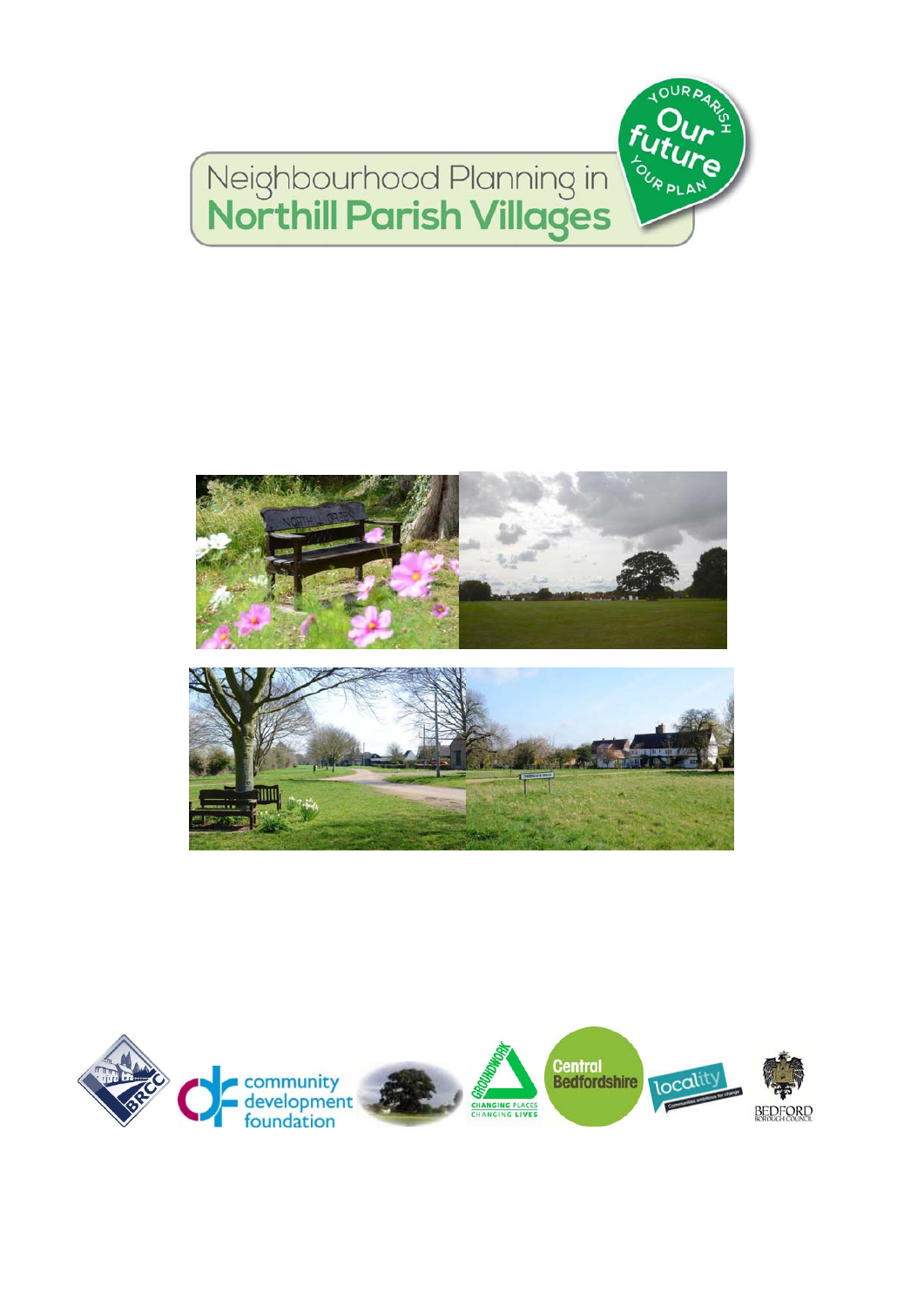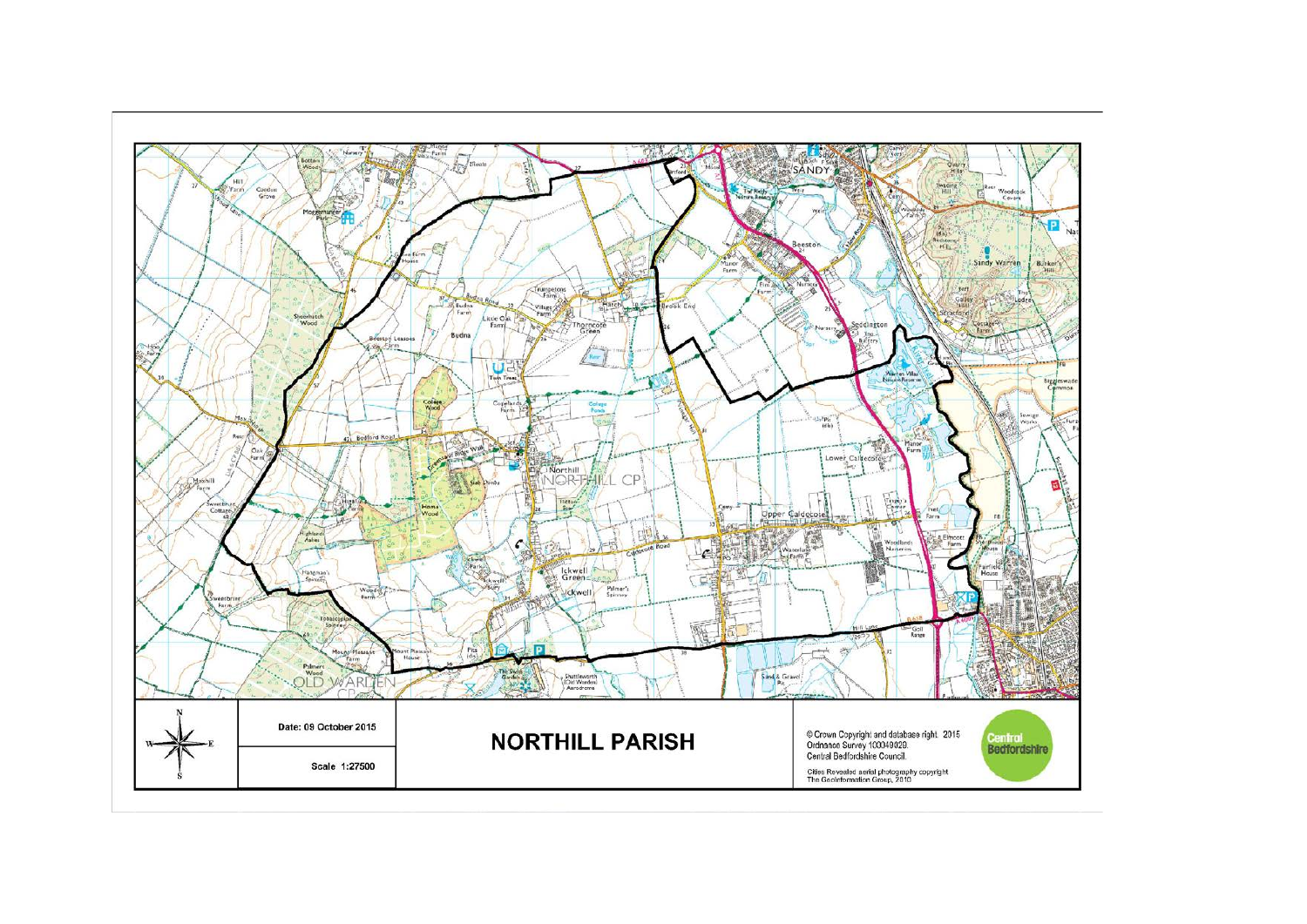#### **Northill Parish Neighbourhood Plan**

### **Please take a few moments to complete this confidential and anonymous questionnaire, based on comments already made by local people and return it in the envelope provided by Monday 14th December 2015. No stamp is required**

#### **What is a Neighbourhood Plan?**

A Neighbourhood Plan is a new way for local people to influence the planning and development of the area in which they live and work. Local residents now have a genuine opportunity to shape the future of Northill Parish until 2031. A Neighbourhood Plan, once approved, is a legal document setting out what development is acceptable and for what reason. Developers and local authority planners must take notice of it when future development is proposed. Without a Neighbourhood Plan we will have little control over any development and receive less community funding from developers.

At the request of Northill Parish Council, the Northill Parish Neighbourhood Plan Steering Group is putting together a Neighbourhood Plan for Northill Parish which should:

- Develop a shared vision for our parish
- Choose where new homes shops, offices and other development should be built
- Influence how much and what type of housing should be built
- Identify and protect important local green spaces and other treasured assets

#### **How does this affect us?**

Our Neighbourhood Plan must comply with Central Bedfordshire's Local Plan and the government's wider policy of sustainable development. Inevitably building development will happen in Northill Parish. A Neighbourhood Plan will ensure that the development is in keeping with and responsive to our needs. It will also help to identify the services and facilities we have asked for to meet the demands of new developments.

**Whether you are young or old, a new resident or long established in the community your views are essential**. Our aim is to have one questionnaire completed by every household in the parish. However if there are additional members of your household who could complete the questionnaire separately, we would be very pleased to hear their views.

#### **How to get help or further information**

If you need help to complete or return the questionnaire or need a hard copy please phone Phil on 07949077397 or Helen on 01767 627217. Alternatively you may wish to complete an online version available at www.forms.bedford.gov.uk/npnpv

#### **What happens next?**

Suggested development sites will be considered at a later date. Landowners, potential developers and businesses will be consulted

Thank you for making the time and effort to help us create a Neighbourhood Plan for Northill Parish.

Phil Sandell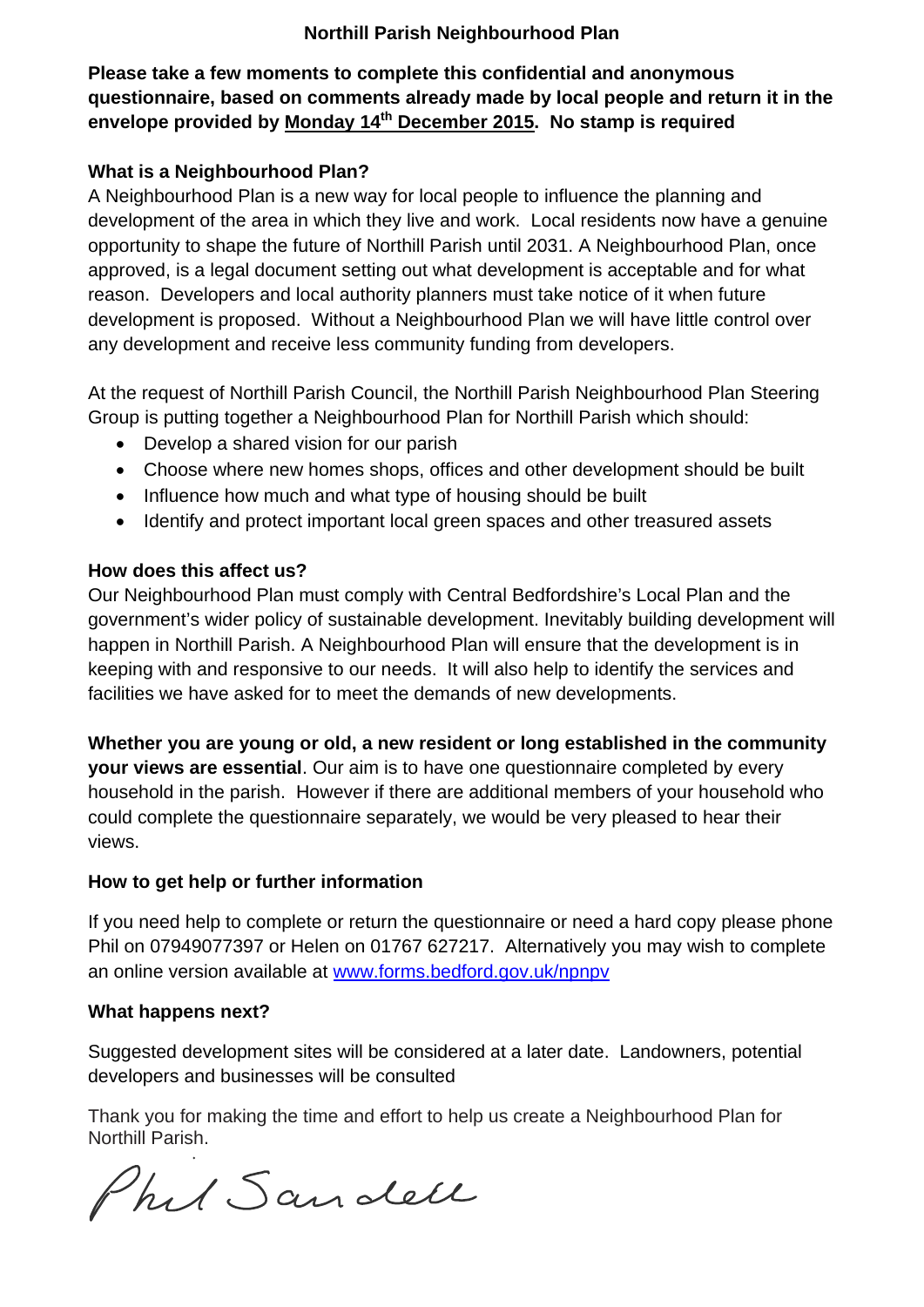## Vision Statement

Northill Parish Neighbourhood Plan Steering Group have put together the below draft vision statement trying to incorporate as many ideas expressed in the focus group consultations that were carried out. Please give your views below regarding the statement.

#### **Vision Statement**

*Northill Parish strives to be a thriving, safe, rural community that people are happy to live, work and relax in, both now and in the future.*

*The community values the differing needs of existing and future residents and their opinions in determining what is needed to enable them to benefit from living here.*

*The community aims to act to protect its heritage, environmental assets and unique character whilst considering opportunities for reasonable growth to meet demonstrated local needs.*

**Do you agree with draft vision statement?** (please tick  $\boxtimes$  one box only)

Yes No

**If not, please provide comments including suggesstions that you would like to see included in the vision statement below:**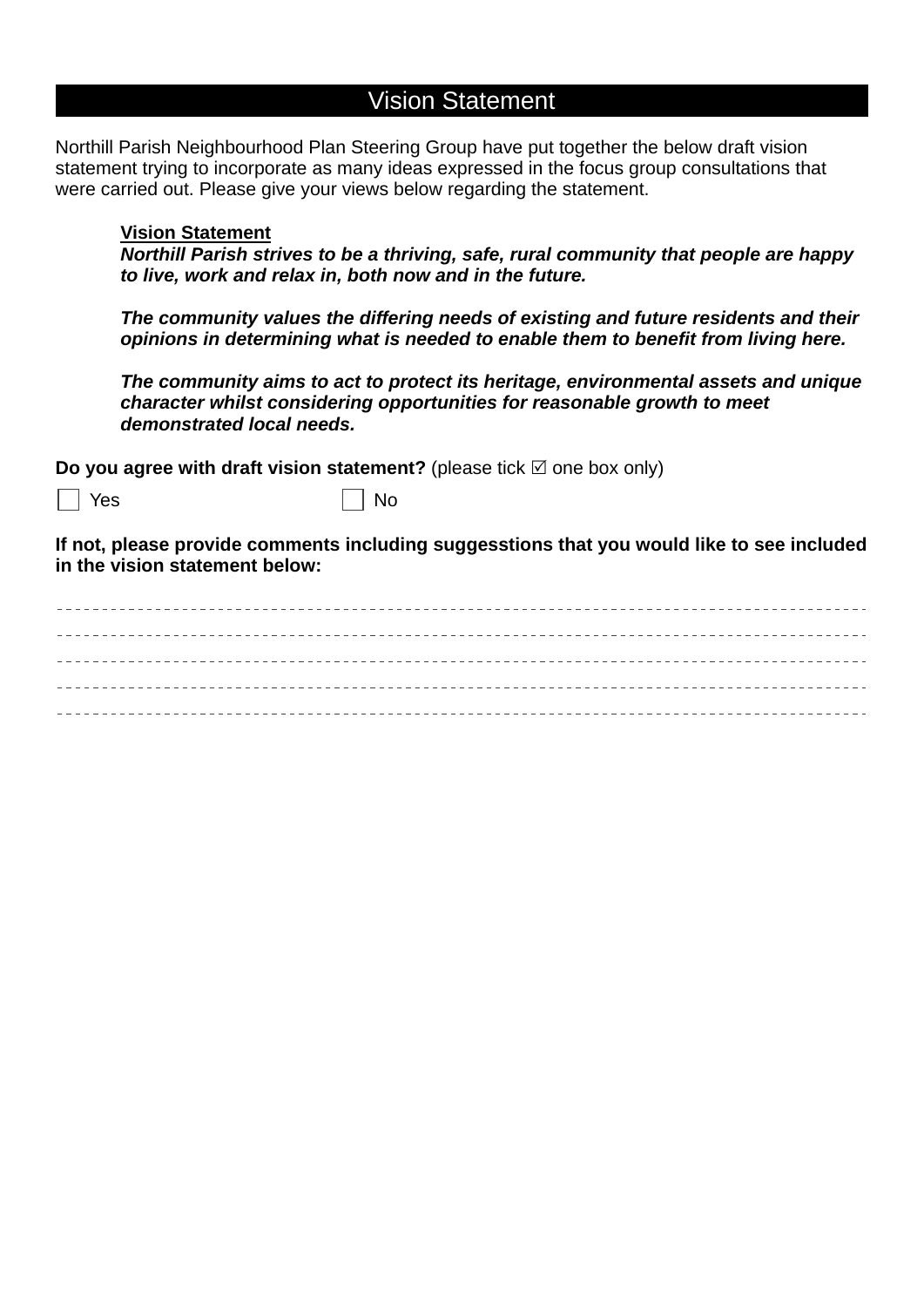| $\blacksquare$ | ousind |  |
|----------------|--------|--|
|                |        |  |

| <b>VIEWS</b> |                                                                                        |
|--------------|----------------------------------------------------------------------------------------|
|              | Q1 How many new homes do you think should be built in the Parish in the next 15 years? |

|    | (please tick ⊠ one box only)             |                                                                        |              |
|----|------------------------------------------|------------------------------------------------------------------------|--------------|
|    | $\vert$ None (Go to Q9)                  | $\vert$ 6-10 homes                                                     | 2            |
|    | $\sqrt{1}$ 1-5 homes                     | $\Box$ 11-20 homes                                                     | $\mathbf{I}$ |
| Q2 | (please tick $\boxtimes$ all that apply) | If housing is needed, where would you like to see the new homes built? |              |

Within existing village/hamlet boundaries Adjacent to existing village/hamlet boundaries (fringe development)

| Small developments in the surrounding countryside |
|---------------------------------------------------|
|---------------------------------------------------|

Q3 **If additional housing were to be developed in the Parish, what is acceptable to you?** (please tick  $\boxtimes$  all that apply)

|  |  |  |  | $\vert$ In a single group |
|--|--|--|--|---------------------------|
|--|--|--|--|---------------------------|

In a number of smaller developments

Garden in fill developments

Spread equally accross all the settlements of the Parish

Converting existing buildings

Extensions/granny flats to existing housing

- Q4 **What size of housing developments do you think would be most appropriate to meeting the need for housing in the parish?** (please tick  $\mathbb Z$  one box only)
	- Individual homes

Smaller development (fewer than 5 houses)

Medium developments (5 to 10 houses)

Large developments (more than 10 houses)

Q5 **What type(s) of housing do you think is best suited for this Parish?**  (please tick  $\boxtimes$  all that apply)

Bungalows Flats/apartments Terraced houses

Semi detached houses

Detached houses

21-30 homes

More than 31 homes

| $Q6$ Which of the following types of housing do you think is needed in the Parish? |
|------------------------------------------------------------------------------------|
| (please tick $\boxtimes$ all that apply)                                           |

| <b>Starter homes</b>                                                  |
|-----------------------------------------------------------------------|
| Affordable housing e.g shared ownership through a housing association |
| Affordable housing e.g rental through a housing association           |
| Private rented accomodation                                           |
| Smaller homes (1-2 bedrooms)                                          |
| <b>Family homes</b>                                                   |
| Purpose built retirement housing                                      |
| Sheltered housing                                                     |
| Care homes                                                            |
| Luxury-executive homes                                                |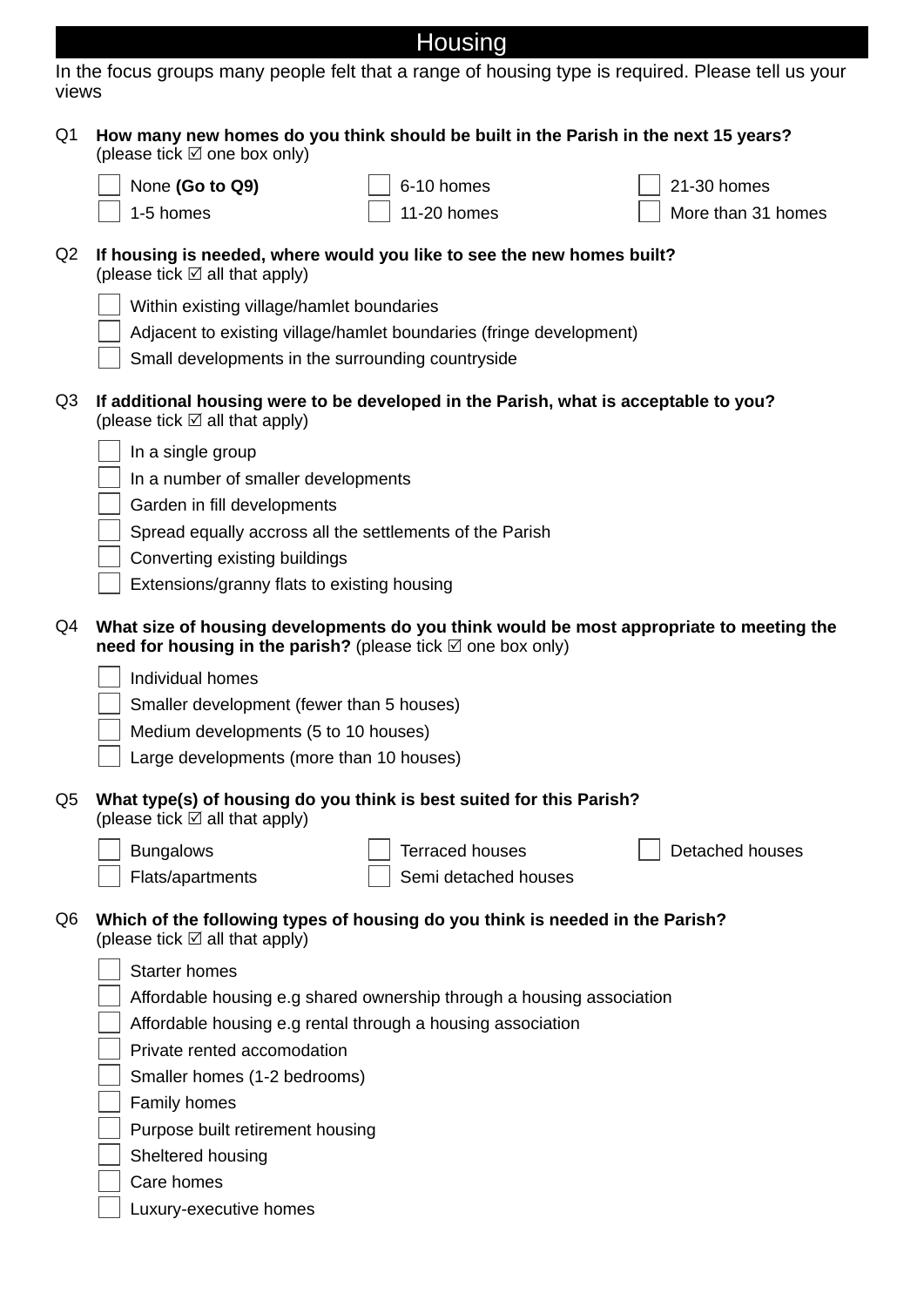| Q7 | In which villages/hamlets within the parish would you like to see housing developments<br><b>located?</b> (please tick $\boxtimes$ all that apply)                                  |                       |                        |                                            |
|----|-------------------------------------------------------------------------------------------------------------------------------------------------------------------------------------|-----------------------|------------------------|--------------------------------------------|
|    | Northill                                                                                                                                                                            | Lower Caldecote       |                        | <b>Thorncote Green</b>                     |
|    | Ickwell                                                                                                                                                                             | <b>Budna</b>          |                        | <b>Brook End</b>                           |
|    | <b>Upper Caldecote</b>                                                                                                                                                              | Hatch                 |                        | <b>Bells Brooke</b>                        |
|    |                                                                                                                                                                                     |                       |                        | (adjacent to Sainsbury's)                  |
| Q8 | Should we encourage developers to build houses that are : (please tick $\boxtimes$ all that apply)                                                                                  |                       |                        |                                            |
|    | <b>Better insulated</b>                                                                                                                                                             |                       |                        |                                            |
|    | Cheaper to maintain                                                                                                                                                                 |                       |                        |                                            |
|    | Have the potential to generate their own electricity                                                                                                                                |                       |                        |                                            |
| Q9 | Are you likely to be looking for different housing? (please tick $\boxtimes$ one box only)                                                                                          |                       |                        |                                            |
|    | No, not at all                                                                                                                                                                      | Yes within 4-6 years  |                        | Yes within 11-20 years                     |
|    | Yes within 0-3 years                                                                                                                                                                | Yes within 7-10 years |                        |                                            |
|    | Q10 Please tell us of any other comments about housing needs in the Parish you may have below:                                                                                      |                       |                        |                                            |
|    |                                                                                                                                                                                     |                       |                        |                                            |
|    |                                                                                                                                                                                     |                       |                        |                                            |
|    |                                                                                                                                                                                     |                       |                        |                                            |
|    |                                                                                                                                                                                     |                       |                        |                                            |
|    |                                                                                                                                                                                     | <b>Business</b>       |                        |                                            |
|    | Businesses form a vital part of the fabric of our community. By providing goods and services and<br>employing people, our businesses ensure that the parish can thrive and prosper. |                       |                        |                                            |
|    | We need to support people who work from home, those who need to setup or expand small<br>businesses and businesses connected and dependent on agriculture.                          |                       |                        |                                            |
|    | The Neighbourhood Plan could identify space for new and growing businesses.                                                                                                         |                       |                        |                                            |
|    | Q11 What additional businesses would you like to see in the parish? (please tick $\boxtimes$ all that apply)                                                                        |                       |                        |                                            |
|    | <b>Offices</b>                                                                                                                                                                      |                       | <b>Starter units</b>   |                                            |
|    | Factory/manufacturing units                                                                                                                                                         |                       | Light industrial units |                                            |
|    | Shops and retail                                                                                                                                                                    |                       |                        | Tourism businesses (e.g. bed & breakfasts) |
|    | Eating places (e.g. cafes, pubs)                                                                                                                                                    |                       |                        | No opinion / don't know                    |
|    | Q12 Where would you like to see new businesses located? (please tick $\boxtimes$ all that apply)                                                                                    |                       |                        |                                            |
|    | Expand existing small units                                                                                                                                                         |                       | On new sites           |                                            |
|    | Redevelop unused sites (brownfield sites)                                                                                                                                           |                       |                        |                                            |
|    | Q13 Please tell us of any other comments about business development in the Parish you may have<br>below:                                                                            |                       |                        |                                            |
|    |                                                                                                                                                                                     |                       |                        |                                            |
|    |                                                                                                                                                                                     |                       |                        |                                            |
|    |                                                                                                                                                                                     |                       |                        |                                            |
|    |                                                                                                                                                                                     |                       |                        |                                            |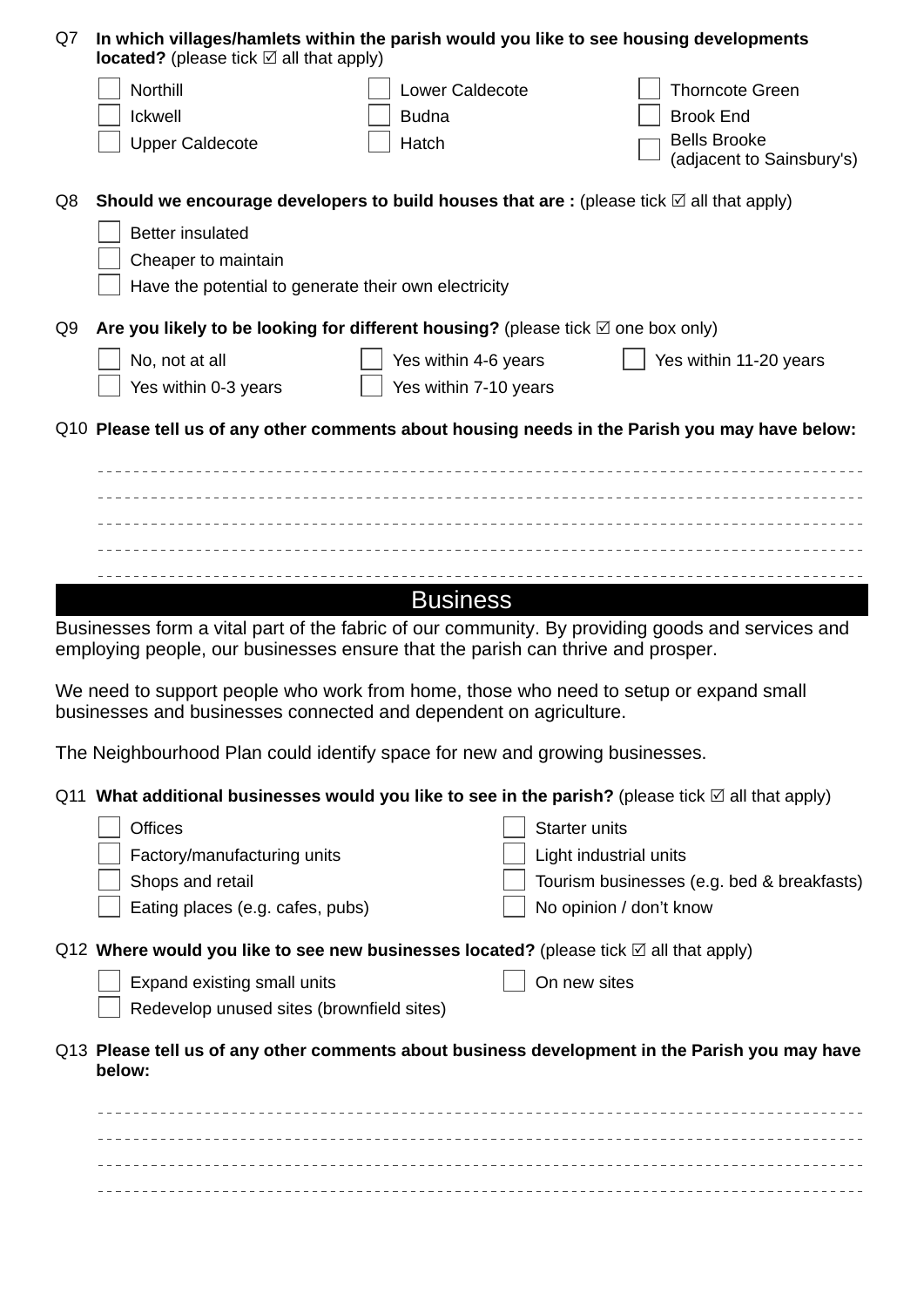|                                                                                                                                                           |              | <b>Community facilities</b>                                     |                                                                                                |
|-----------------------------------------------------------------------------------------------------------------------------------------------------------|--------------|-----------------------------------------------------------------|------------------------------------------------------------------------------------------------|
| Q14 Would you use an allotment if it was located in the parish? (please tick $\boxtimes$ one box only)                                                    |              |                                                                 |                                                                                                |
| Yes                                                                                                                                                       | <b>No</b>    | Maybe                                                           | Don't know                                                                                     |
| Q15 If yes, in which villages/hamlets within the parish would you like to see a new allotment<br><b>located?</b> (please tick $\boxtimes$ all that apply) |              |                                                                 |                                                                                                |
| <b>Northill</b>                                                                                                                                           |              | <b>Lower Caldecote</b>                                          | <b>Thorncote Green</b>                                                                         |
| <b>Ickwell</b>                                                                                                                                            | <b>Budna</b> |                                                                 | <b>Brook End</b>                                                                               |
| <b>Upper Caldecote</b>                                                                                                                                    | Hatch        |                                                                 | <b>Bells Brooke</b><br>(adjacent to Sainsbury's)                                               |
| Q16 Do you feel that additional play areas are required within the parish?<br>(please tick $\boxtimes$ one box only)                                      |              |                                                                 |                                                                                                |
| Yes                                                                                                                                                       |              | No (Go to Q18)                                                  |                                                                                                |
| Q17 If yes, in which villages/hamlets within the parish would you like to see a new play area<br><b>located?</b> (please tick $\boxtimes$ all that apply) |              |                                                                 |                                                                                                |
| <b>Northill</b>                                                                                                                                           |              | <b>Lower Caldecote</b>                                          | <b>Thorncote Green</b>                                                                         |
| <b>Ickwell</b>                                                                                                                                            | <b>Budna</b> |                                                                 | <b>Brook End</b>                                                                               |
| <b>Upper Caldecote</b>                                                                                                                                    | Hatch        |                                                                 | <b>Bells Brooke</b><br>(adjacent to Sainsbury's)                                               |
| to see happen (including name of play/recreation area, location and improvement)                                                                          |              |                                                                 |                                                                                                |
| Q19 Which of the following are important to you for inclusion in the Neighbourhood Plan?<br>(please tick $\boxtimes$ all that apply)                      |              |                                                                 |                                                                                                |
| Preserving green spaces (e.g. village greens)                                                                                                             |              |                                                                 |                                                                                                |
|                                                                                                                                                           |              | Improving the green environment (e.g. planting trees/hedges)    |                                                                                                |
| Maintaining/preserving old buildings                                                                                                                      |              |                                                                 |                                                                                                |
|                                                                                                                                                           |              | Improving footpaths to make it safer and easier to get around   |                                                                                                |
|                                                                                                                                                           |              | Improving cycle paths to make it safer and easier to get around |                                                                                                |
| Improving bridle ways                                                                                                                                     |              |                                                                 |                                                                                                |
| Improving flooding and drainage/sewage problems                                                                                                           |              |                                                                 |                                                                                                |
| <b>Neighbourhood Plan</b><br>Please keep your comments short and to the point.                                                                            |              |                                                                 | Q20 Please provide any additional comments, ideas, or observations you have in relation to the |
|                                                                                                                                                           |              |                                                                 |                                                                                                |
|                                                                                                                                                           |              |                                                                 |                                                                                                |
|                                                                                                                                                           |              |                                                                 |                                                                                                |
|                                                                                                                                                           |              |                                                                 |                                                                                                |
|                                                                                                                                                           |              |                                                                 |                                                                                                |
|                                                                                                                                                           |              |                                                                 |                                                                                                |